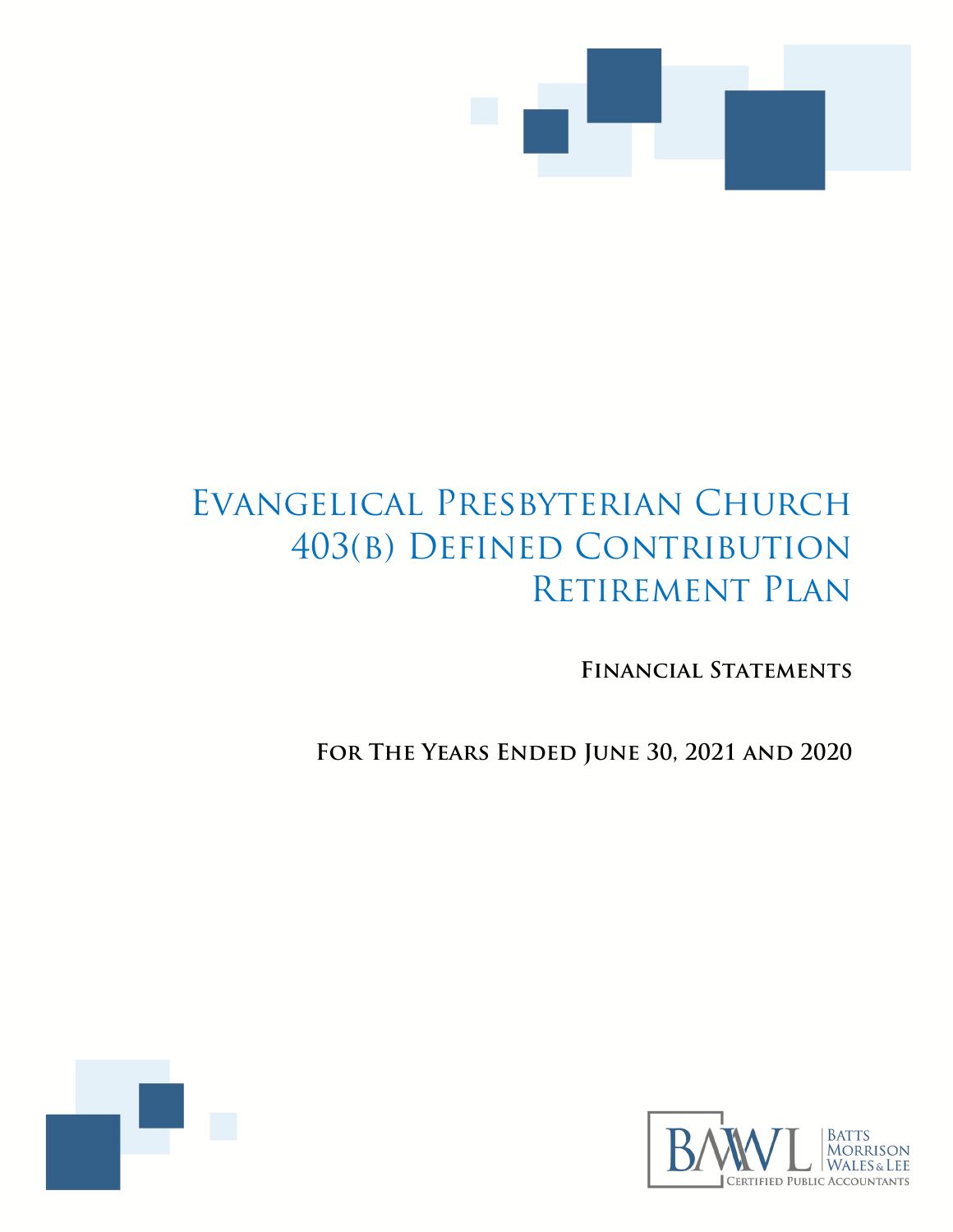

#### **REPORT OF INDEPENDENT AUDITOR**

The Board of Directors EPC Benefit Resources, Inc. Evangelical Presbyterian Church 403(b) Defined Contribution Retirement Plan Orlando, Florida

We have audited the accompanying financial statements of Evangelical Presbyterian Church 403(b) Defined Contribution Retirement Plan ("the Plan"), which consist of the statements of net assets available for benefits (modified cash basis) as of June 30, 2021 and 2020, and the related statements of changes in net assets available for benefits (modified cash basis) for the years then ended, and the related notes to the financial statements.

#### *Management's Responsibility for the Financial Statements*

Plan managementis responsible for the preparation and fair presentation ofthese financial statements in accordance with the modified cash basis of accounting described in Note B; this includes determining thatthe modified cash basis of accounting is an acceptable basis for the preparation ofthe financial statements in the circumstances. Plan managementis also responsible for the design, implementation, and maintenance of internal control relevant to the preparation and fair presentation of the financial statements that are free from material misstatement, whether due to fraud or error.

#### *Auditor's Responsibility*

Our responsibility is to express an opinion on these financial statements based on our audits. We conducted our audits in accordance with auditing standards generally accepted in the United States of America. Those standards require that we plan and perform the audits to obtain reasonable assurance about whether the financial statements are free from material misstatement.

An audit involves performing procedures to obtain audit evidence about the amounts and disclosures in the financial statements. The procedures selected depend on the auditor's judgment, including the assessment of the risks of material misstatement of the financial statements, whether due to fraud or error. In making those risk assessments, the auditor considers internal control relevant to the Plan's preparation and fair presentation of the financial statements in order to design audit procedures that are appropriate in the circumstances, but not for the purpose of expressing an opinion on the effectiveness of the Plan's internal control. Accordingly, we express no such opinion. An audit also includes evaluating the appropriateness of accounting policies used and the reasonableness of significant accounting estimates made by management, as well as evaluating the overall presentation of the financial statements.

We believe that the audit evidence we have obtained is sufficient and appropriate to provide a basis for our audit opinion.

#### *Opinion*

In our opinion, the financial statements referred to above present fairly, in all material respects, the net assets available for benefits (modified cash basis) of Evangelical Presbyterian Church 403(b) Defined Contribution Retirement Plan as of June 30, 2021 and 2020 and the changes in net assets available for benefits (modified cash basis) for the years then ended, in accordance with the modified cash basis of accounting described in Note B.

#### *Basis of Accounting*

We draw attention to Note B of the financial statements, which describes the basis of accounting. The financial statements are prepared on the modified cash basis of accounting, which is a basis of accounting other than accounting principles generally accepted in the United States of America. Our opinion is not modified with respect to this matter.

Botts Morrison Woles Flae, P.A.

BATTS MORRISON WALES & LEE, P.A.

Orlando, Florida June 8, 2022

**Batts Morrison Wales & Lee, P.A.** • **Certified Public Accountants**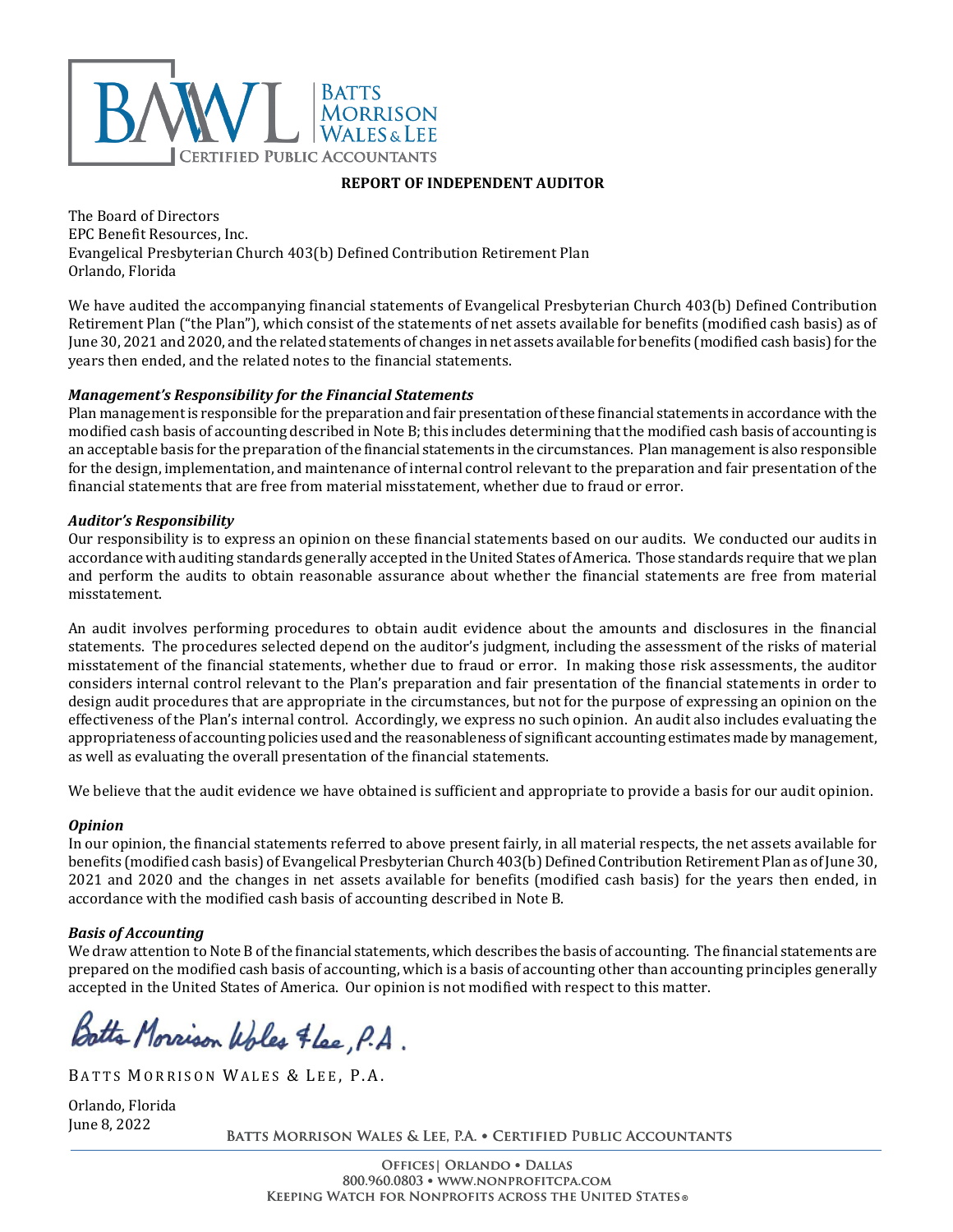STATEMENTS OF NET ASSETS AVAILABLE FOR BENEFITS (MODIFIED CASH BASIS)

|                                          | June $301$ |             |  |                      |  |  |
|------------------------------------------|------------|-------------|--|----------------------|--|--|
|                                          | 2021       |             |  | 2020                 |  |  |
| <b>CASH</b>                              | S.         | 85.464 \$   |  | 189.997              |  |  |
| INVESTMENTS, at estimated fair value     |            | 204.269.951 |  | 157,399,343          |  |  |
| <b>NET ASSETS AVAILABLE FOR BENEFITS</b> |            | 204,355,415 |  | <u>\$157,589,340</u> |  |  |

The Accompanying Notes are an Integral Part of These Financial Statements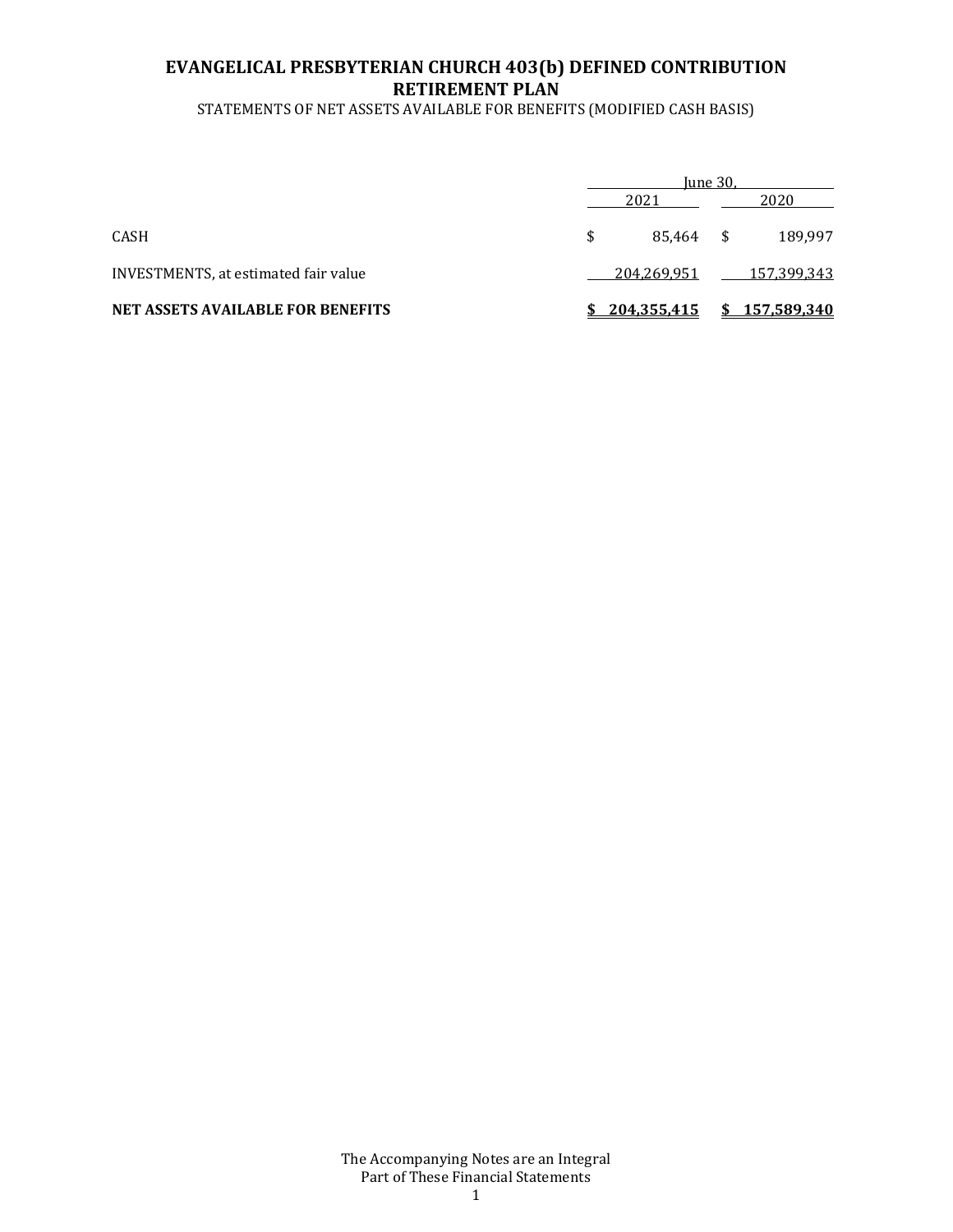STATEMENTS OF CHANGES IN NET ASSETS AVAILABLE FOR BENEFITS (MODIFIED CASH BASIS)

|                                                         | For The Years Ended<br>June 30, |             |    |                    |
|---------------------------------------------------------|---------------------------------|-------------|----|--------------------|
|                                                         |                                 | 2021        |    | 2020               |
| <b>ADDITIONS TO NET ASSETS ATTRIBUTED TO</b>            |                                 |             |    |                    |
| Investment income                                       |                                 |             |    |                    |
| Net appreciation in estimated fair value of investments | \$                              | 39,381,170  | \$ | 5,879,464          |
| Dividend and interest income                            |                                 | 6,478,202   |    | 4,131,894          |
| Total investment income                                 |                                 | 45,859,372  |    | 10,011,358         |
| Contributions                                           |                                 |             |    |                    |
| Church employer contributions                           |                                 | 7,694,489   |    | 7,585,996          |
| <b>Employee contributions</b>                           |                                 | 3,064,325   |    | 2,470,468          |
| Rollover and other                                      |                                 | 984,351     |    | 1,404,072          |
| Total contributions                                     |                                 | 11,743,165  |    | 11,460,536         |
| <b>Total additions</b>                                  |                                 | 57,602,537  |    | 21,471,894         |
| <b>DEDUCTIONS FROM NET ASSETS ATTRIBUTED TO</b>         |                                 |             |    |                    |
| Benefits paid to participants                           |                                 | 10,406,500  |    | 8,748,965          |
| Administrative expenses                                 |                                 | 429.962     |    | 553,704            |
| <b>Total deductions</b>                                 |                                 | 10,836,462  |    | 9,302,669          |
| NET INCREASE IN NET ASSETS AVAILABLE FOR BENEFITS       |                                 | 46,766,075  |    | 12,169,225         |
| NET ASSETS AVAILABLE FOR BENEFITS - Beginning of year   |                                 | 157,589,340 |    | <u>145,420,115</u> |
| <b>NET ASSETS AVAILABLE FOR BENEFITS - End of year</b>  | S                               | 204.355.415 | S  | 157.589.340        |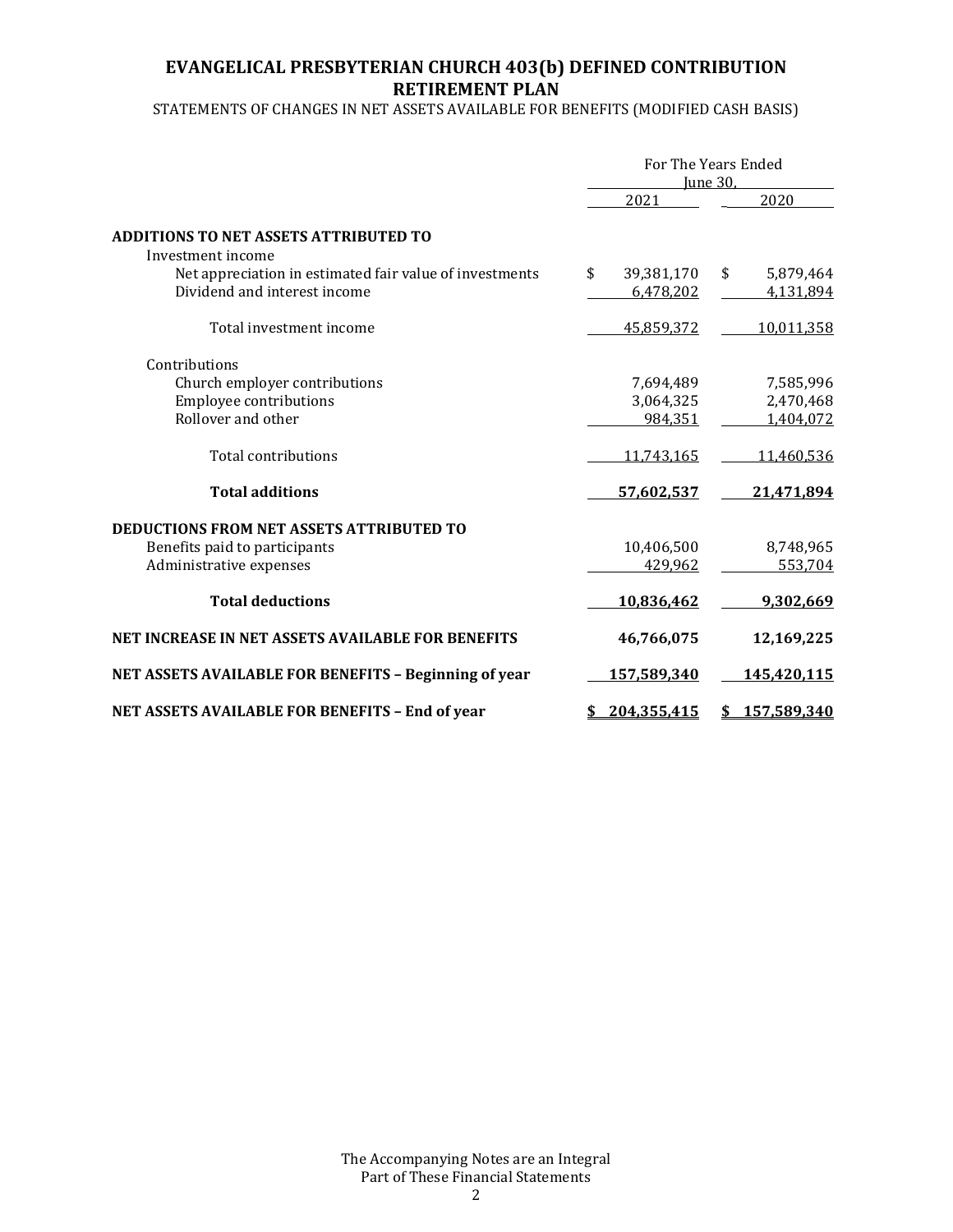NOTES TO FINANCIAL STATEMENTS

#### **NOTE A – DESCRIPTION OF PLAN**

The following description of the Evangelical Presbyterian Church 403(b) Defined Contribution Retirement Plan ("the Plan") provides only general information. Participants should refer to the Plan document for a more complete description of the Plan's provisions.

#### **General**

The Plan is a 403(b) defined contribution plan which is sponsored by the Evangelical Presbyterian Church ("the Plan Sponsor"). The Plan administrator is EPC Benefit Resources, Inc. ("BRI"). Member churches and organizations of the Evangelical Presbyterian Church (individually and collectively referred to as "the Employer") may adopt the Plan. Employees of the Employer may make elective deferrals up to the maximum annual deferral limit determined by the Internal Revenue Service ("IRS"). The Plan is a church plan as defined in section  $414(e)$  of the Internal Revenue Code. As a result, the Plan is not subject to the provisions of the Employee Retirement Income Security Act of 1974 ("ERISA") and is exempt from filing Form 5500 with the Internal Revenue Service ("IRS") annually. 

#### **Eligibility**

The Plan is available to any employee of the Employer. An employee will be eligible to become a participant in the Plan on the date the employee meets the Employer's eligibility conditions set forth in its individual adoption agreement or in such other written document as may be permitted by the Plan Sponsor.

#### **Contributions**

Under the terms of the Plan, contributions are outlined as follows:

Employer contributions – The Employer may make contributions as set forth in its individual adoption agreement or in such other written document as may be permitted by BRI and has complete discretion to determine the amount it will contribute. The Employer is required to make a contribution of not less than 10% of base salary plus housing allowance for ordained pastors. 

Employee contributions – Employee contributions are not required, however, Plan participants may make elective deferral contributions to the Plan consisting of a portion ofthe participant's compensation on a pre‐tax or after‐tax Roth basis, limited to the maximum annual deferral limit determined by the IRS. The Plan allows participants to contribute amounts representing rollover distributions from other qualified plans. 

Neither the Plan Sponsor nor BRI is required to determine if the Employer has made a contribution or if the amount contributed is in accordance with the resolutions or other Employer action in the adoption of this Plan. The Employer shall have sole responsibility in this regard.

#### **Transfers from other qualified plans**

Participants that have an interest in other qualified plans, as described in the Internal Revenue Code, may transfer their interest into the Plan if they have satisfied the conditions for participation.

#### **Participant accounts**

Each participant's account is credited with the participant's contribution, employer contributions (if any), and plan earnings, and is charged with a direct allocation of administrative expenses. Allocations are based on participant compensation or account balances, as defined in the Plan document. Participant benefits are limited to the benefits that can be provided from the participant's vested account balance.

#### **Vesting**

Participants are 100% vested in employee, employer, and rollover contributions.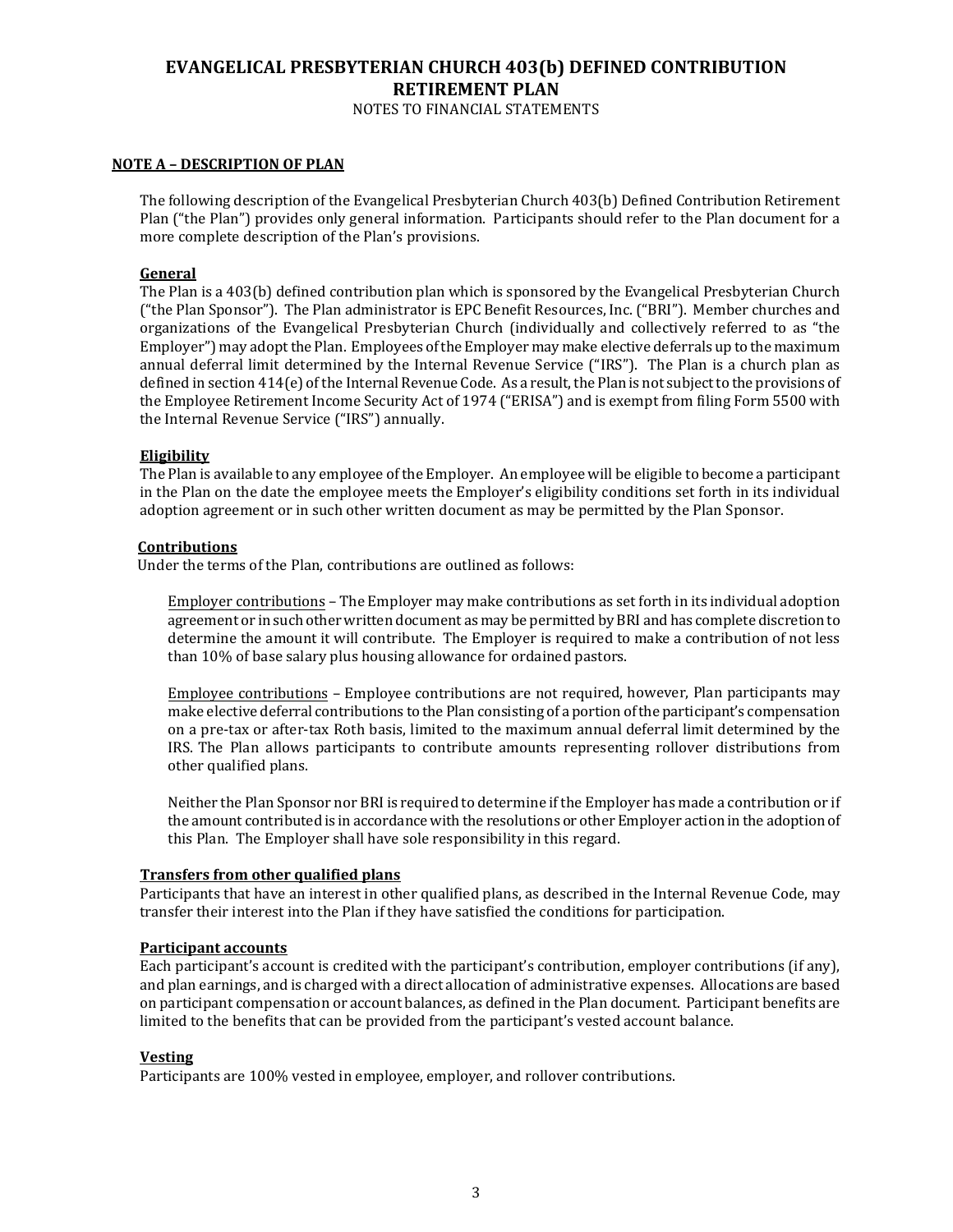NOTES TO FINANCIAL STATEMENTS

#### **NOTE A – DESCRIPTION OF PLAN (Continued)**

#### **Payment of benefits**

Upon termination of service, the achievement of early retirement age, or normal retirement age (age 59 $\frac{1}{2}$ ), a participant may request distribution of their retirement account. Participants may receive the value of his or her account in a lump-sum amount, in installment payments over a specified period of time, or in various life annuities as defined in the Plan document. Participants may also withdraw amounts from their retirement account by reason of financial hardship under specific guidelines set forth in the Plan document. 

#### **NOTE B – SUMMARY OF SIGNIFICANT ACCOUNTING POLICIES**

#### **Basis of accounting**

The Plan's financial statements have been prepared on the modified cash basis of accounting. That basis differs from generally accepted accounting principles ("GAAP") primarily in the following respects:

- Revenues are recognized when received rather than when earned; and
- Expenses are recognized when paid rather than when the obligation is incurred.

#### **Investment valuation and income recognition**

The Plan's investments consist of various mutual funds and money market accounts which are stated at estimated fair value based on quoted market prices in active markets. See Note D for discussion of fair value measurements.

Purchases and sales of securities are recorded on a trade-date basis. Interest income and dividends are recorded when received. Net appreciation in estimated fair value of investments includes the Plan's gains and losses on investments bought and sold as well as held during the year.

#### **Payment of benefits**

Benefit payments are recorded when paid.

#### **Administrative expenses**

Certain expenses paid in connection with general administration of the Plan are paid by the Plan and are recorded in the accompanying statements of changes in net assets available for benefits (modified cash basis) as administrative expenses. Certain other expenses related to the Plan are paid by the Employer and are not included in the accompanying financial statements.

#### **Use of estimates**

The Plan uses estimates and assumptions in preparing modified cash basis financial statements. Those estimates and assumptions affect the reported amounts of assets, the disclosure of contingent assets and liabilities, and reported additions and deductions. Significant estimates used in preparing these financial statements include those related to the estimated fair value of investments. Actual results could differ from the estimates.

#### **Economic uncertainties**

In January 2020, the World Health Organization ("WHO") announced a global health emergency related to the outbreak of a virus originating in China. In March 2020, WHO elevated the classification of the outbreak to a pandemic ("the pandemic"). The pandemic has adversely affected global economic activity and greatly contributed to significant deterioration and instability in financial markets. Management is closely monitoring the potential impact of the pandemic on the Plan's financial condition. Because the values of the Plan's investments have and will fluctuate in response to changing market conditions, management is not able to estimate the effects of the pandemic on its operating results, financial condition, or liquidity.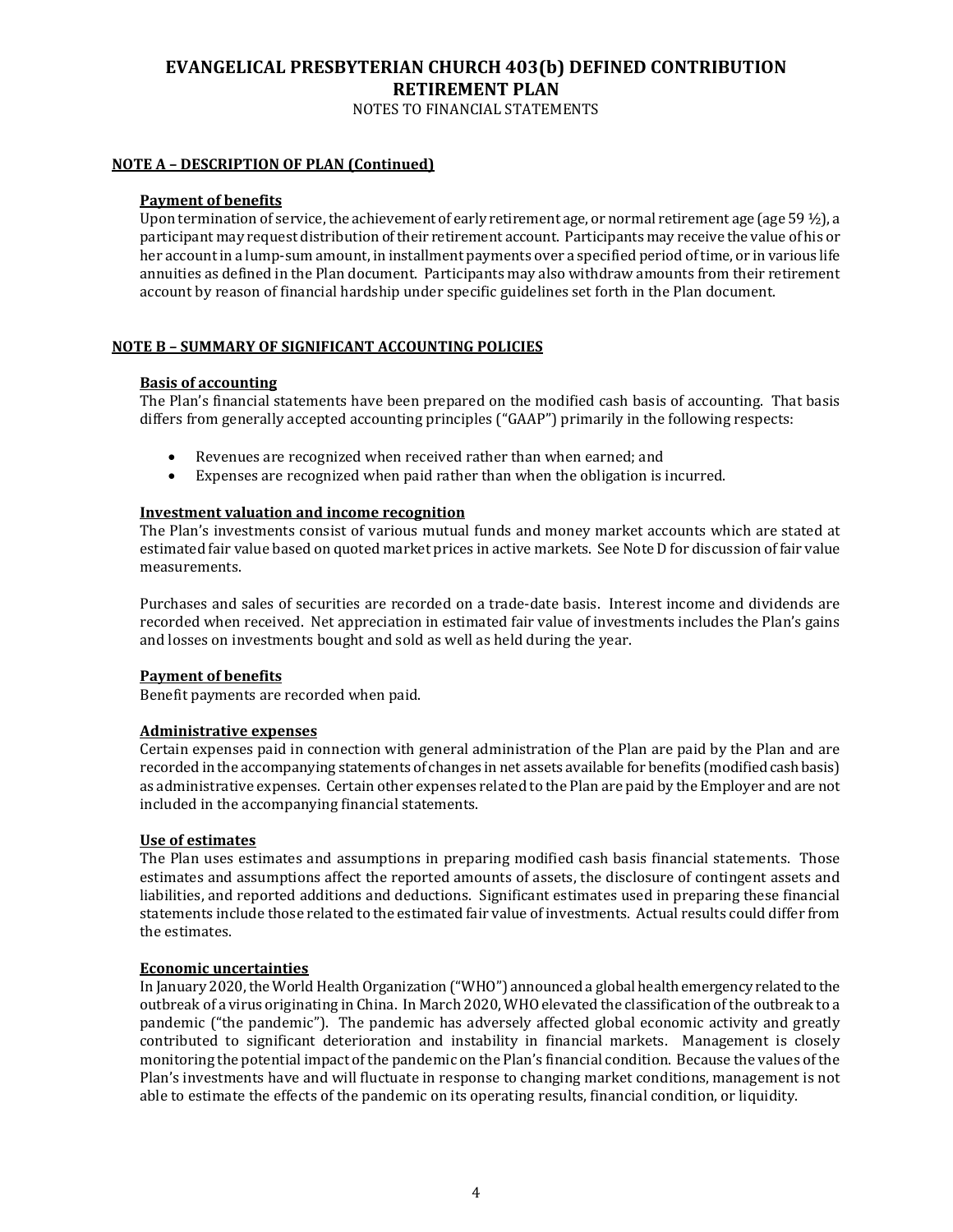NOTES TO FINANCIAL STATEMENTS

#### **NOTE B – SUMMARY OF SIGNIFICANT ACCOUNTING POLICIES (Continued)**

#### **Subsequent events**

The Plan has evaluated for possible financial reporting and disclosure subsequent events through June 8, 2022, the date as of which the financial statements were available to be issued.

#### **NOTE C – INVESTMENTS**

The Plan invests in various mutual funds and money market accounts. The Plan's third-party record-keeping organization ("the Record Keeper") processes and invests the assets of the Plan at the direction of the Plan participants, as defined by the retirement services agreement. The Record Keeper values the funds daily, allocates the increment since the last valuation among the participants, and makes disbursements to participants and beneficiaries of the Plan at the direction of the Plan participants. 

During the years ended June 30, 2021 and 2020, the Plan's mutual fund investments (including gains and losses on investments bought, sold, and held during the year), which are all participant‐directed, appreciated in value by \$39,381,170 and \$5,879,464, respectively. The value of the Plan's money market and self-directed brokerage account funds do not appreciate or depreciate and remain constant at \$1 per share.

#### **NOTE D – FAIR VALUE MEASUREMENTS**

The Plan's investments are reported at estimated fair value in the accompanying statements of net assets available for benefits (modified cash basis). The methods used to measure fair value may produce an amount that may not be indicative of net realizable value or reflective of future fair values. Furthermore, although the Plan believes its valuation methods are appropriate and consistent with other market participants, the use of different methodologies or assumptions to determine the fair value of certain financial instruments could result in a different fair value measurement at the reporting date. The valuation methodologies used in the accompanying financial statements were consistently applied during the years ended June 30, 2021 and 2020. 

The accompanying financial statements are prepared on the modified cash basis of accounting. Generally, footnote disclosures under a modified cash basis presentation should be similar, when possible, to those required under GAAP. Accordingly, the Plan has included the fair value measurement disclosures required by GAAP.

GAAP defines fair value for an investment generally as the price an organization would receive upon selling the investment in an orderly transaction to an independent buyer in the principal or most advantageous market for the investment. The information available to measure fair value varies depending on the nature of each investment and its market or markets. Accordingly, GAAP recognizes a hierarchy of "inputs" an organization may use in determining or estimating fair value. The inputs are categorized into "levels" that relate to the extent to which an input is objectively observable and the extent to which markets exist for identical or comparable investments.

In determining or estimating fair value, an organization is required to maximize the use of observable market data (to the extent available) and minimize the use of unobservable inputs. The hierarchy assigns the highest priority to unadjusted quoted prices in active markets for identical items (Level 1 inputs) and the lowest priority to unobservable inputs (Level 3 inputs). A financial instrument's level within the fair value hierarchy is based on the lowest level of any input that is significant to the fair value measurement. Following is a description of each of the three levels of input within the fair value hierarchy:

Level 1 – unadjusted quoted market prices in active markets for identical items

Level 2 – other significant observable inputs (such as quoted prices for similar items)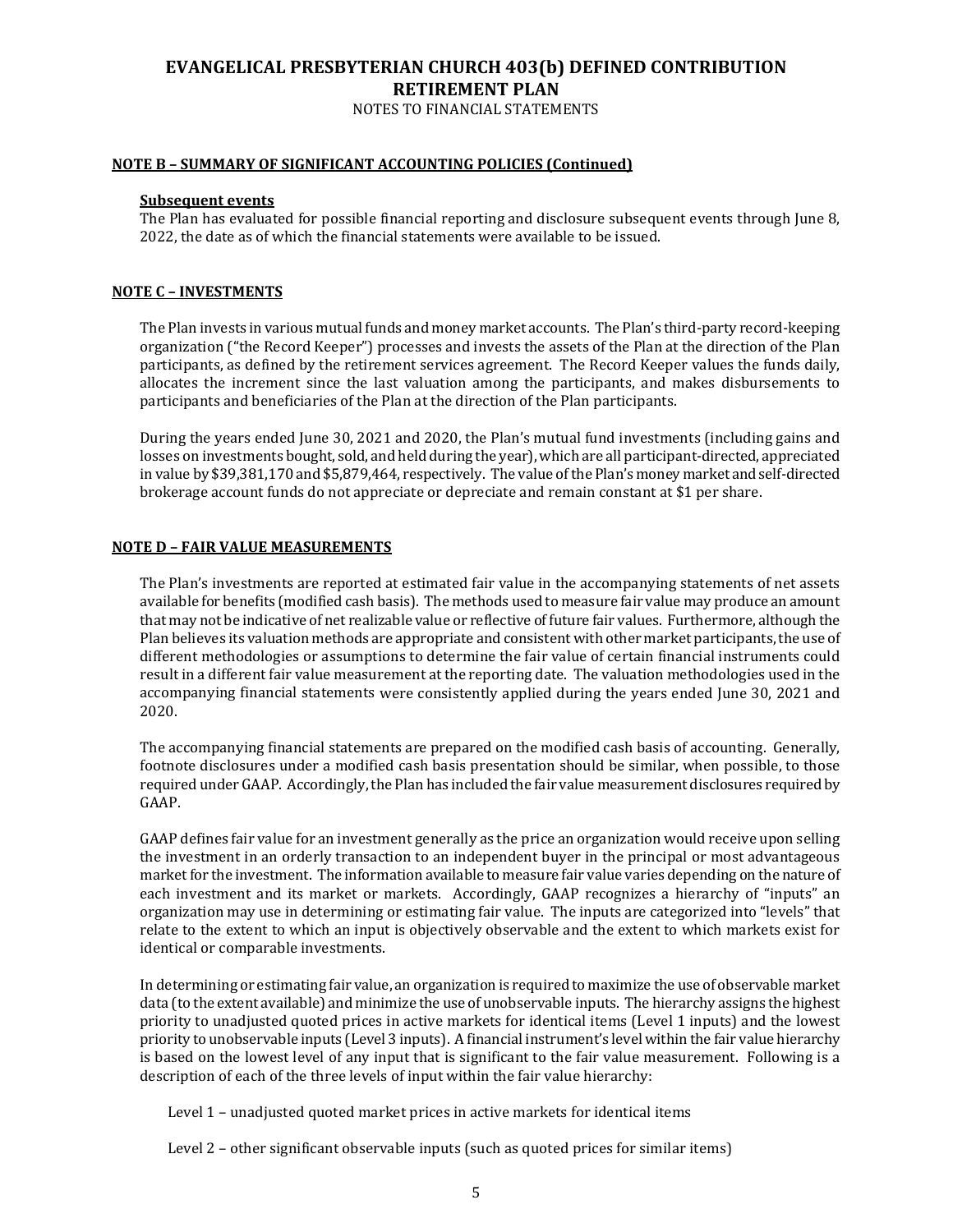NOTES TO FINANCIAL STATEMENTS

#### **NOTE D – FAIR VALUE MEASUREMENTS (Continued)**

Level 3 – significant unobservable inputs

The Plan's money market funds, self‐directed brokerage account funds, and mutual funds are valued at the daily closing price as reported by the fund, and the mutual funds are registered with the Securities and Exchange Commission. These funds are required to publish their daily net asset value and to transact at that price. The money market funds, self-directed brokerage account funds, and mutual funds held by the Plan are deemed to be actively traded. 

Estimated fair value of investments measured on a recurring basis as of June 30, 2021, are as follows:

|                                                                    | Total       | Level 1           | Level 2 | Level 3 |
|--------------------------------------------------------------------|-------------|-------------------|---------|---------|
| Money market funds<br>Self-directed brokerage account              | 5,481,931   | 5,481,931<br>- \$ | - \$    | \$      |
| funds                                                              | 8,534,243   | 8,534,243         |         |         |
| Mutual funds (blended investments,<br>stock funds, and bond funds) | 190.253.777 | 190.253.777       |         |         |
| Total investments at<br>estimated fair value                       | 04.269.95   | 204.269.951       |         |         |

Estimated fair value of investments measured on a recurring basis as of June 30, 2020, are as follows:

|                                                                    | Total           |    | Level 1     |      | Level 2 | Level 3 |
|--------------------------------------------------------------------|-----------------|----|-------------|------|---------|---------|
| Money market funds<br>Self-directed brokerage account              | \$<br>6,187,530 | -S | 6,187,530   | - \$ |         | \$      |
| funds                                                              | 6,528,189       |    | 6,528,189   |      |         |         |
| Mutual funds (blended investments,<br>stock funds, and bond funds) | 144.683.624     |    | 144,683,624 |      |         |         |
| Total investments at<br>estimated fair value                       | 57.399.343      |    | 157.399.343 |      |         |         |

#### **NOTE E – PLAN TERMINATION**

Although it has not expressed any intent to do so, BRI has the right under the Plan document to terminate the Plan at any time, subject to the prior approval of the General Assembly of the Plan Sponsor. In the event of a plan termination, amounts maintained in participant accounts shall remain to be used by BRIto pay benefits to or on behalf of the affected participants. Alternatively, BRI can also use the balance remaining in each participant's account to purchase an annuity as defined in the Internal Revenue Code Section 403(b) for the benefit of the participant or to require payment of all benefits under this Plan in the form of lump‐sum distributions. An adopting Employer may terminate participation in this Plan in accordance with rules and procedures defined by the Plan.

#### **NOTE F – TAX STATUS**

The Plan was amended and restated effective January 1, 2017. BRI and the Plan Sponsor believe that the Plan qualifies pursuant to the applicable sections of the Internal Revenue Code and operates as designed per the Plan agreement.